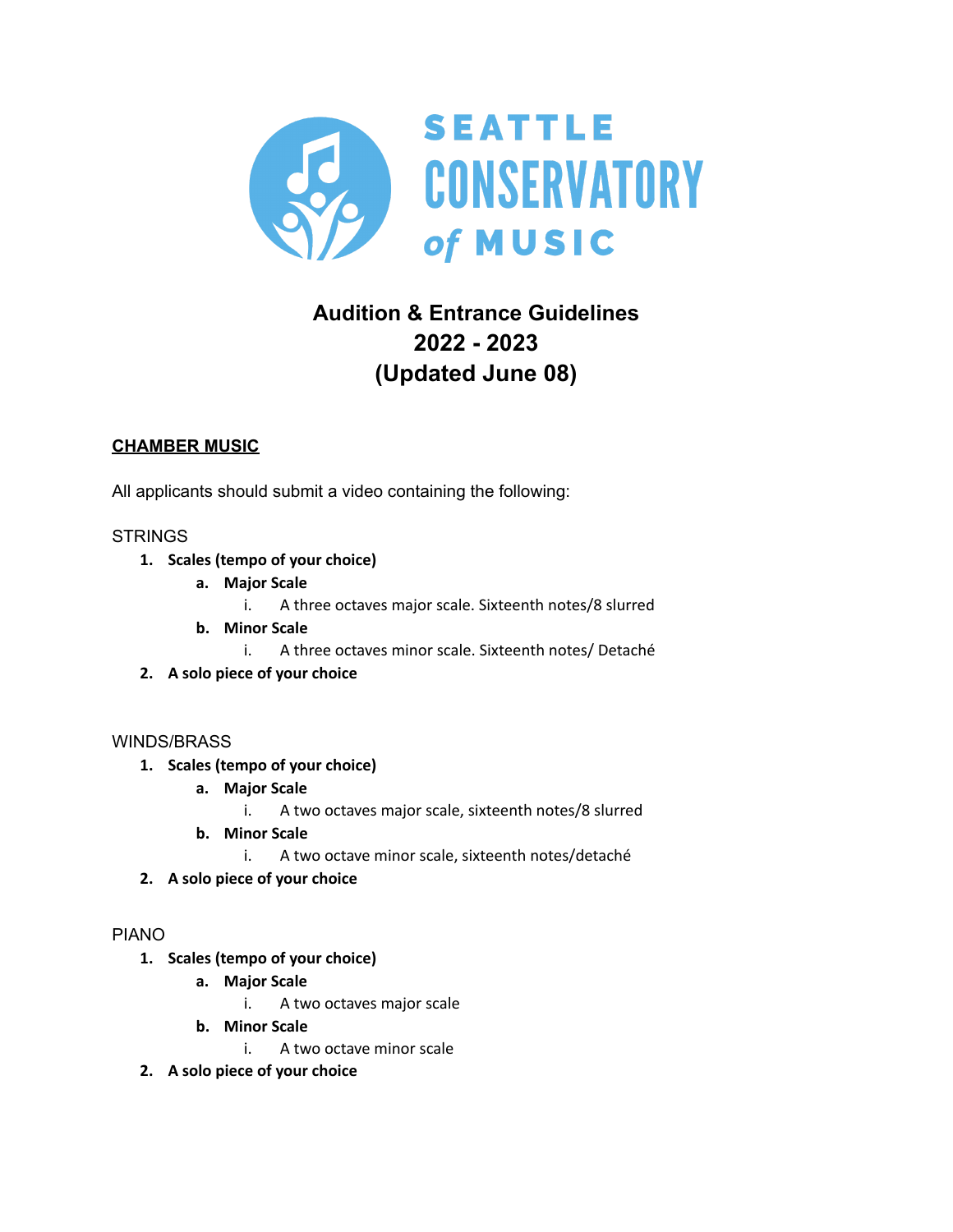#### **HARP**

- **1. Scale/Arpeggio (tempo of your choice)**
	- **a. Major Scale**
		- i. A two octaves major scale
	- **b. Major Arpeggio**
		- i. Play two octaves of corresponding major arpeggio
- **2. A solo piece of your choice**

#### PERCUSSION

Please follow the same guidelines listed below, under the Collegiate Prep Class

## **COLLEGIATE PREP**

All applicants should submit a video containing two contrasting pieces, from two different time periods.

**Vocalists** One Italian art song One aria of your choice in a different language

**Composers** Submit scores of two contrasting works

**Strings** 

A movement from a concerto A movement from Bach, or other solo piece that demonstrates the applicant's level of playing

Winds/Brass A concerto movement, or a movement from another large work Another contrasting piece from a different time period

Piano Two contrasting pieces from two different periods

Harp Two contrasting pieces

**Percussion**